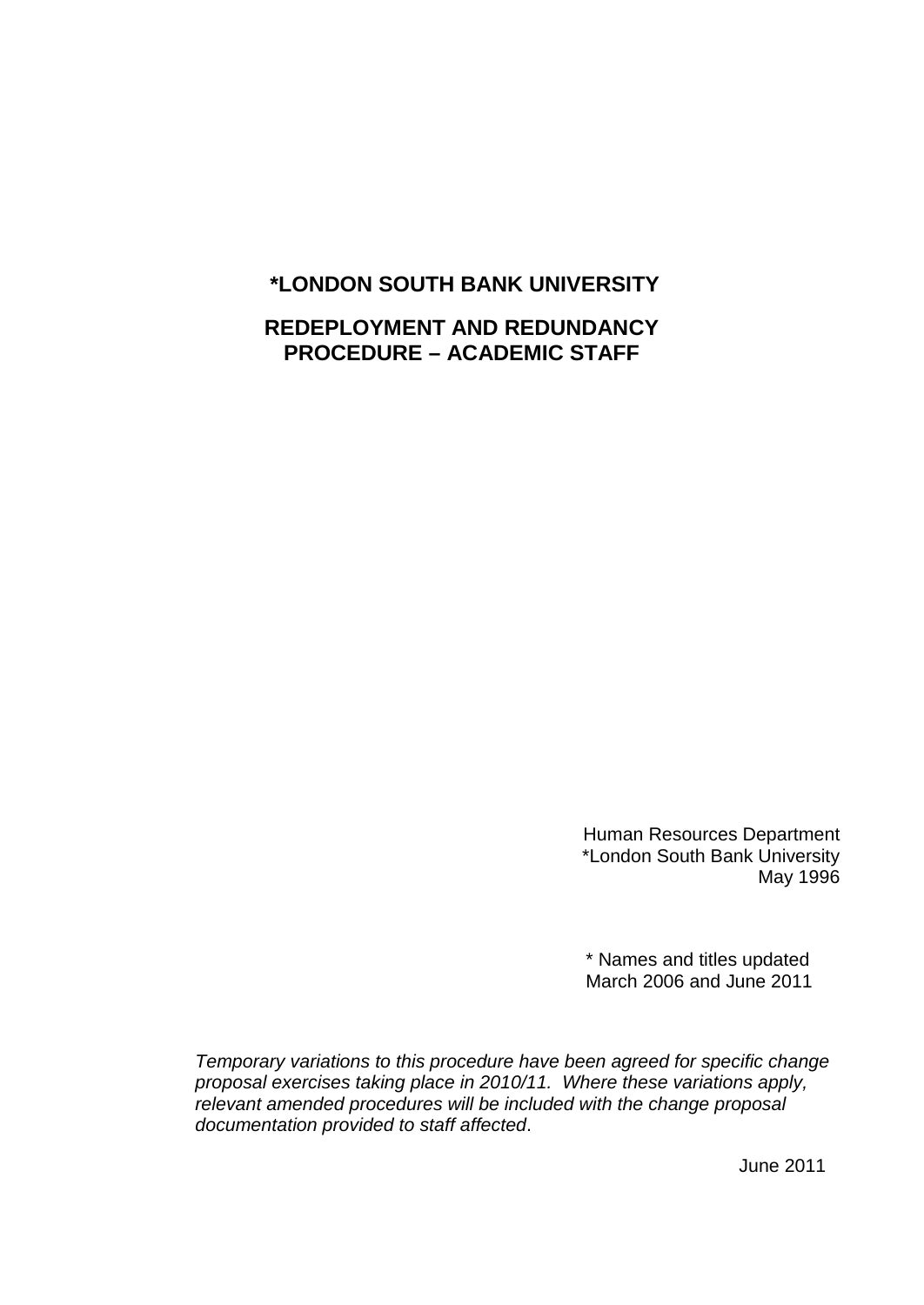# **REDEPLOYMENT AND REDUNDANCY PROCEDURE (UCU\*)**

### **Avoidance of Redundancy**

- 1 The aim of this procedure is to avoid redundancy through the early identification of problems. If redundancies cannot be avoided, the procedure shall ensure that staff are treated in a fair and consistent manner.
- 2 Information on proposed changes in the organisation or pattern of courses which might lead to redeployment or a reduction in the number of teaching staff employed in the University, shall be provided to UCU\* at the earliest opportunity.
- 3 If redundancies are suggested, the University will inform UCU\* at the earliest opportunity. UCU\* will be provided with written details of the proposed redundancies and a consultative meeting will be held between a Vice Chancellor and UCU\* representatives.
- 4 These consultations shall have the following purposes:
	- (a) To clarify the need for, and the nature of, proposed changes or developments and the potential effect on staffing;
	- (b) To consider methods for avoiding redundancy;
	- (c) To define responsibilities and agree procedures for endeavouring to resolve problems;
	- (d) To establish the proposed method of selection.

## **Redundancy Procedure**

- 5 Where the need for staffing reductions cannot be avoided, the following procedures shall be adopted:
	- (a) The University and UCU\* shall consult to establish the timescale for reductions in staffing and the number of staff involved, with the intention of resolving the problem by natural wastage, controlled recruitment, redeployment and retraining, voluntary severance and voluntary redundancy. Further information on these latter two arrangements are contained in Annex A.
	- (b) Staff affected will be supplied with job vacancy lists from other higher education institutions in the London area, where these are available;
	- (c) Wherever possible, staff vacancies will be filled from among those staff whose posts are to be made redundant. Retraining will be provided if necessary.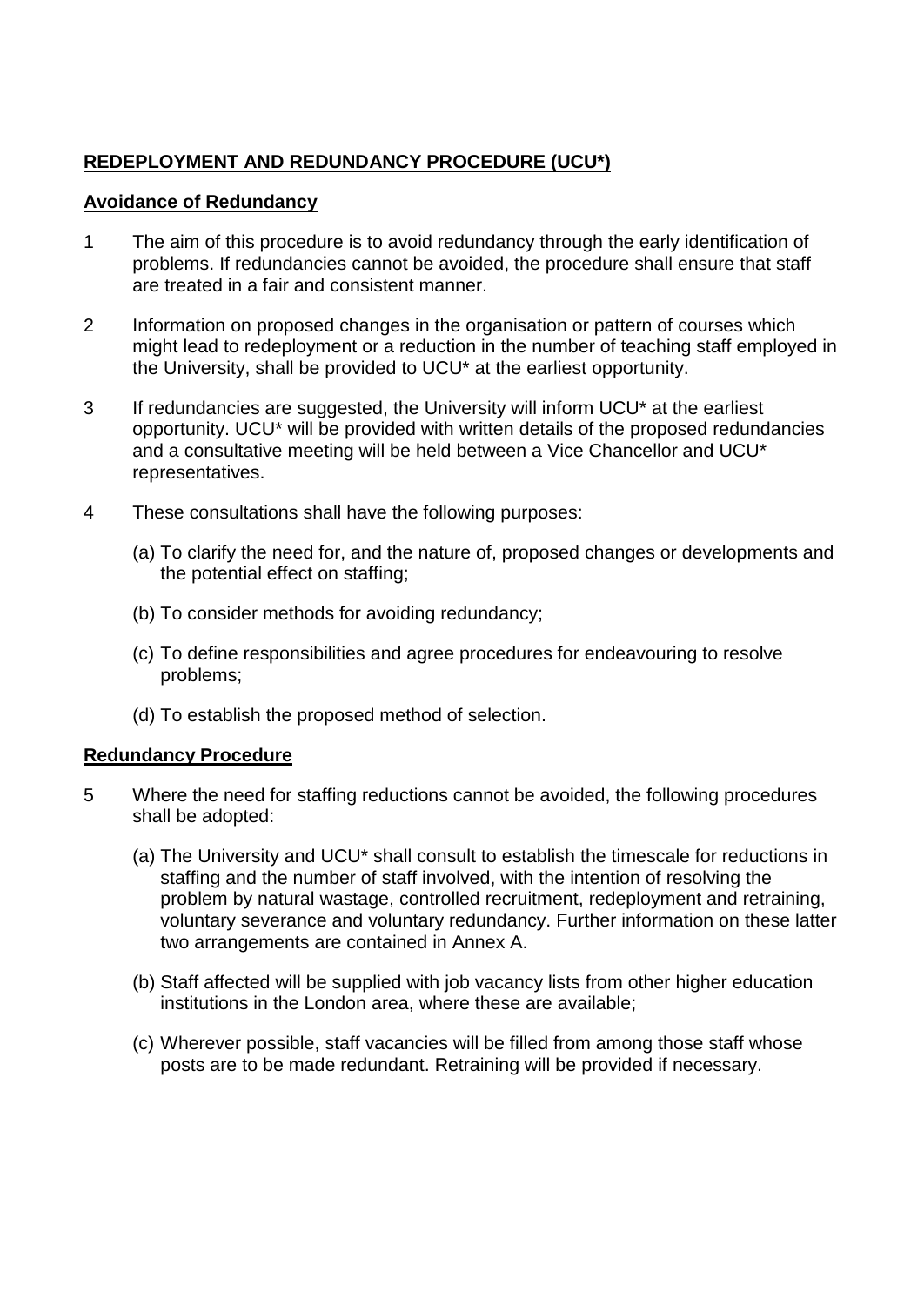- 6 Where it is agreed that use be made of V/S or V/R, the following procedures shall apply:
	- (a) Applications will be sought from lecturers willing to be considered under these schemes which are set out in Annex A;
	- (b) Because there may be a mismatch between those willing to retire and the educational needs of the University, there shall be formal negotiations between UCU\* and the University management, to safeguard the teaching establishment in order that remaining staff in post and quality course provision are not jeopardised;
	- (c) Retraining and redeployment will be further considered at this stage.
- 7 A member of staff whose redundancy is proposed and who wishes to be considered for redeployment, will receive from the Human Resources Department the details of all vacancies at their existing grade and above.
- 8 If the member of staff wishes to be considered for such vacancies, she or he shall inform the Human Resources Department and will be interviewed for the post. An application form will need to be completed before the interview.
- 9 Interviews will be held under the interview arrangements detailed in the University's recruitment, selection and appointment procedure. The individual has the right to request UCU\* representation. The decision as to whether to offer a post to a candidate who wishes to be redeployed shall be made in respect of the selection criteria for the post.
- 10 If an interview panel decides not to recommend for appointment a member of staff who wishes to be redeployed, the chair of the interview panel shall provide written reasons for that decision to the Head of Human Resources.
- 11 The University will only endeavour to redeploy staff into jobs at their substantive grades. Where a member of staff is redeployed on this basis, she or he shall receive the terms, conditions and salary applicable to the post into which she or he has been redeployed. Staff will retain their incremental date where they are not already on the maximum of the payscale for the grade.
- 12 Where staff of their own volition wish to apply for posts which are graded lower than their substantive grade and/or salary level, and are appointed to such posts, they will receive the salary and conditions of service applicable to the lower graded posts.
- 13 In the event of disagreement on the need for and the method of selection for redundancy, the numbers of staff involved or the failure to operate the procedures to avoid compulsory redundancy, UCU\* reserves the right to refer such matters to the Dispute Procedures.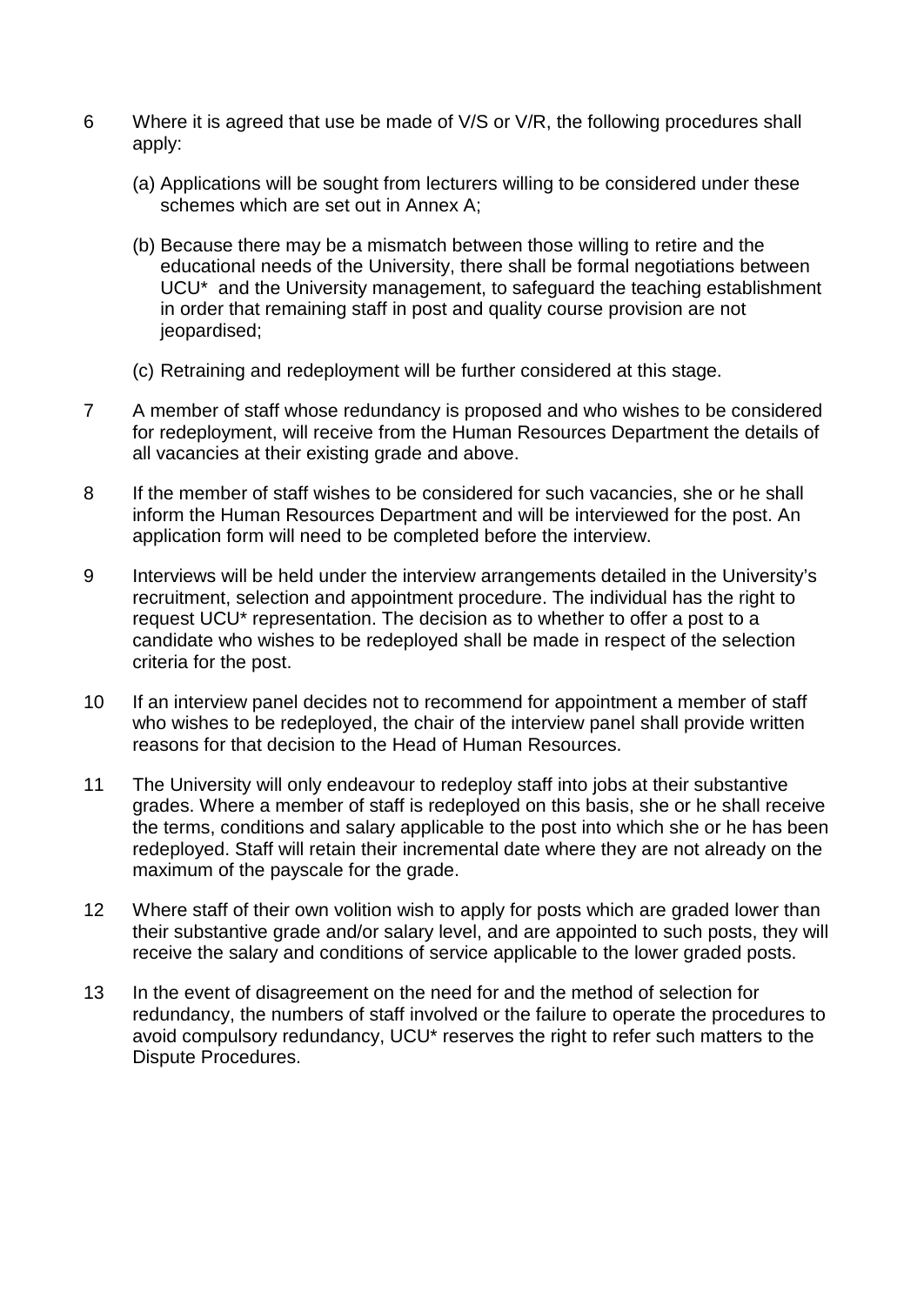### **Notice of Compulsory Redundancy**

- 14 Where in the last resort staff are made compulsorily redundant, formal notification will be given as early as possible.
- 15 An individual lecturer is entitled to appeal against her or his selection for redundancy to the Appeal Tribunal established under the terms of the Grievance Procedure. In such cases the complainant has the right to be represented by a UCU\* officer or official.
- 16. The notice period shall be the period of notice to which the member of staff is contractually entitled, or the statutory minimum notice period, whichever is the greater.
- 17 The redeployment procedure shall continue to operate up to the effective date of dismissal due to redundancy.

### **Redundancy Pay and Associated Payments**

- 18 A member of staff who is dismissed due to redundancy shall receive as a minimum, redundancy payment calculated in accordance with the statutory provisions.
- 19 In accordance with the provisions of the Teachers' Pension Scheme\*, she or he may be entitled to the immediate payment of pension benefits.
- 20 She or he shall be entitled to payment in lieu of any outstanding annual leave entitlement, which shall be calculated pro rata to the effective date of dismissal due to redundancy.

March 1996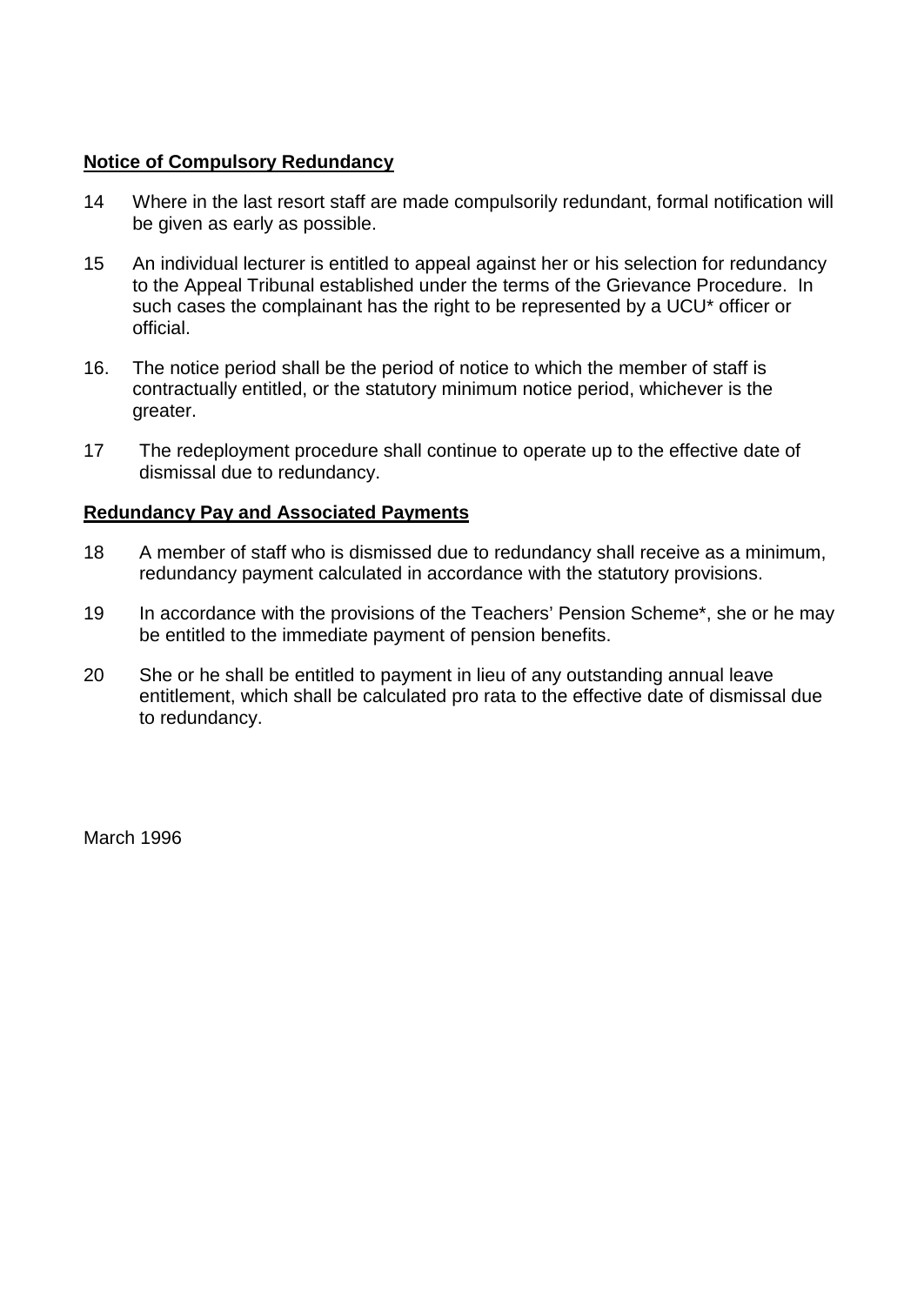# **SECTION 13 – ANNEX A**

### **VOLUNTARY REDUNDANCY/VOLUNTARY SEVERANCE**

#### **Voluntary Redundancy**

Where possible, in the event of the need to **reduce** the academic establishment, applications will be sought from staff who are 55 years and over who are in the pension scheme.

Where such a scheme is put in place, the University will offer to enhance the pension payments which would be available to staff.

#### **Voluntary Severance**

Where possible, in the event of the need to **restructure** the academic establishment, which may not necessarily incur the loss of posts, applications will be sought from staff who are 55 years and over who are in the pension scheme.

Where such a scheme is put in place, the University will offer to enhance the pension payments which would be available to staff.

### **Pension Enhancements**

The above two schemes can only be considered if the University's financial position could support such arrangements.